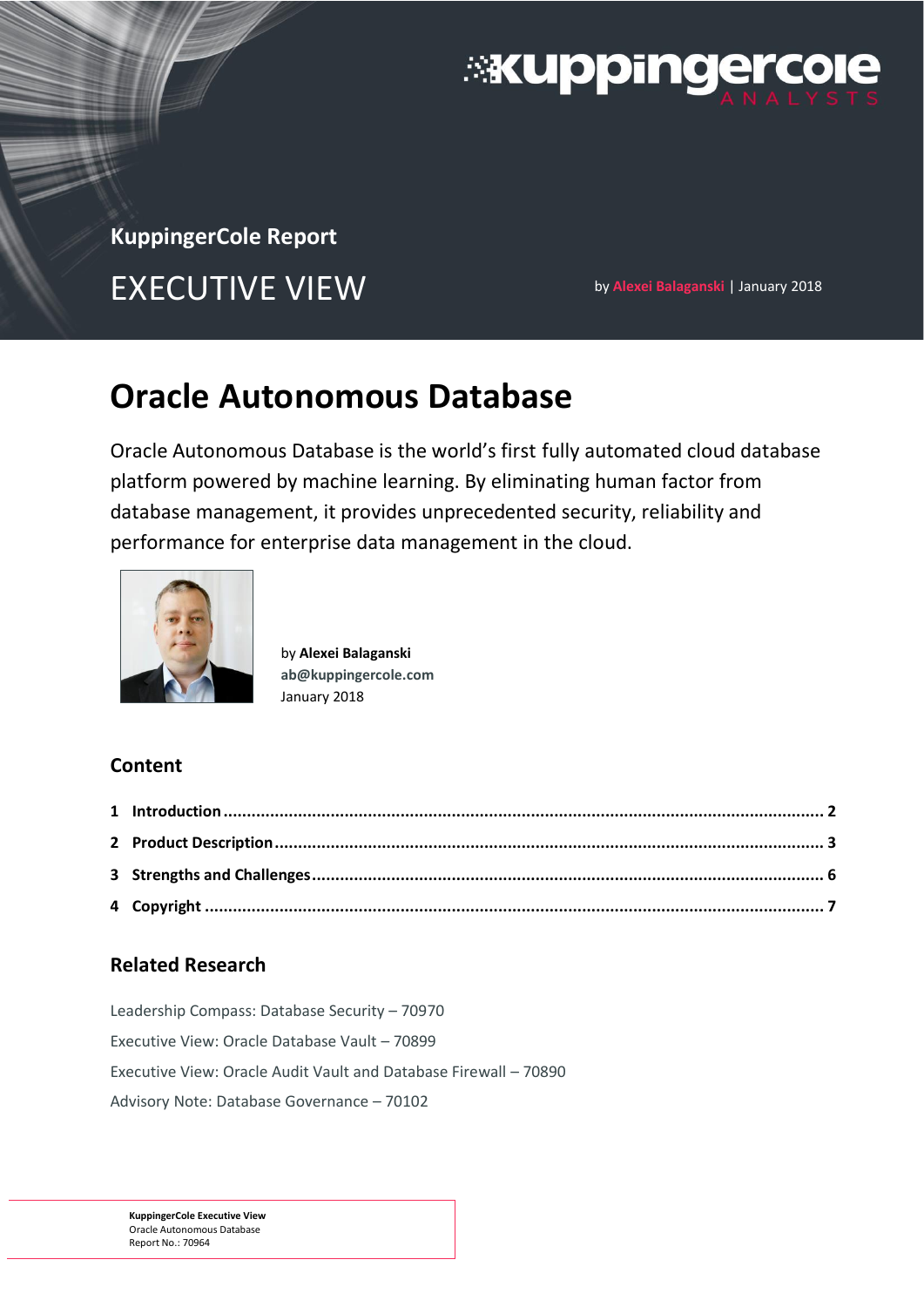

#### **1 Introduction**

Oracle Corporation is a multinational technology company headquartered in Redwood City, California, USA. Established in 1977 to develop a relational database management system, Oracle has grown into one of the largest companies in the software industry. Owing partially to its extensive acquisition strategy, Oracle's portfolio of products and services is remarkably wide, including database, middleware and application software, enterprise management solutions, and even operating systems and development tools.

As companies are dealing with increasing volumes of digital information that powers their key business processes and in many cases, becomes their most prized asset, storing, analyzing and protecting this information is growing increasingly complicated. Ensuring that business data remains accessible even for the most critical workloads, that the most sensitive information is secured from external and internal threats and that both existing and new business applications are able to take advantage of the cloud model – to address all these challenges, a team of database experts is required, and those are, like in any other IT field, in an increasingly short supply.

Addressing this skills gap with new intelligent automation tools based on machine learning to reduce the amount of menial labor for administrators and to allow them to focus on more business-relevant tasks is a popular trend in various areas of IT and information security. As a result, the role of database administrators (DBA) is changing: instead of wasting their time on mundane repetitive maintenance tasks, they can now focus on more meaningful aspects of their jobs like data modeling, performance monitoring and even regulatory compliance.

However, as the very notion of "autonomous" implies, Oracle goes much further than just automation with its newest offering: their Autonomous Database is designed not to expose any controls to human administrators at all, thus completely eliminating human factor from database management. A DBA only needs to define a few policies, and the rest happens automatically, including instance provisioning, resource scaling, patching and updates, backup and recovery and even performance tuning. This approach has immense potential benefits not just for reducing labor and costs for customers, but for dramatically improving database's resiliency against both human errors and malicious activities, internal or external. Each database is also guaranteed to have all security features enabled by default and all relevant parameters automatically configured according to the current security best practices and compliance requirements.

It should be stressed however that the Autonomous Database does not refer to a particular product from Oracle's software portfolio. Rather, this outlines the company's long-term strategy for supporting their customers' journey to the Digital Transformation. At the initial stage, the company is offering a number of specialized cloud services for various types of enterprise database workloads, building upon the latest innovations in the Oracle Database 18c, power of Oracle Exadata hardware platform and the expertise of the company's leading engineers. Needless to say, the services are exclusively available in the Oracle Cloud.

**KuppingerCole Executive View** Oracle Autonomous Database Report No.: **70964** Page 2 of 8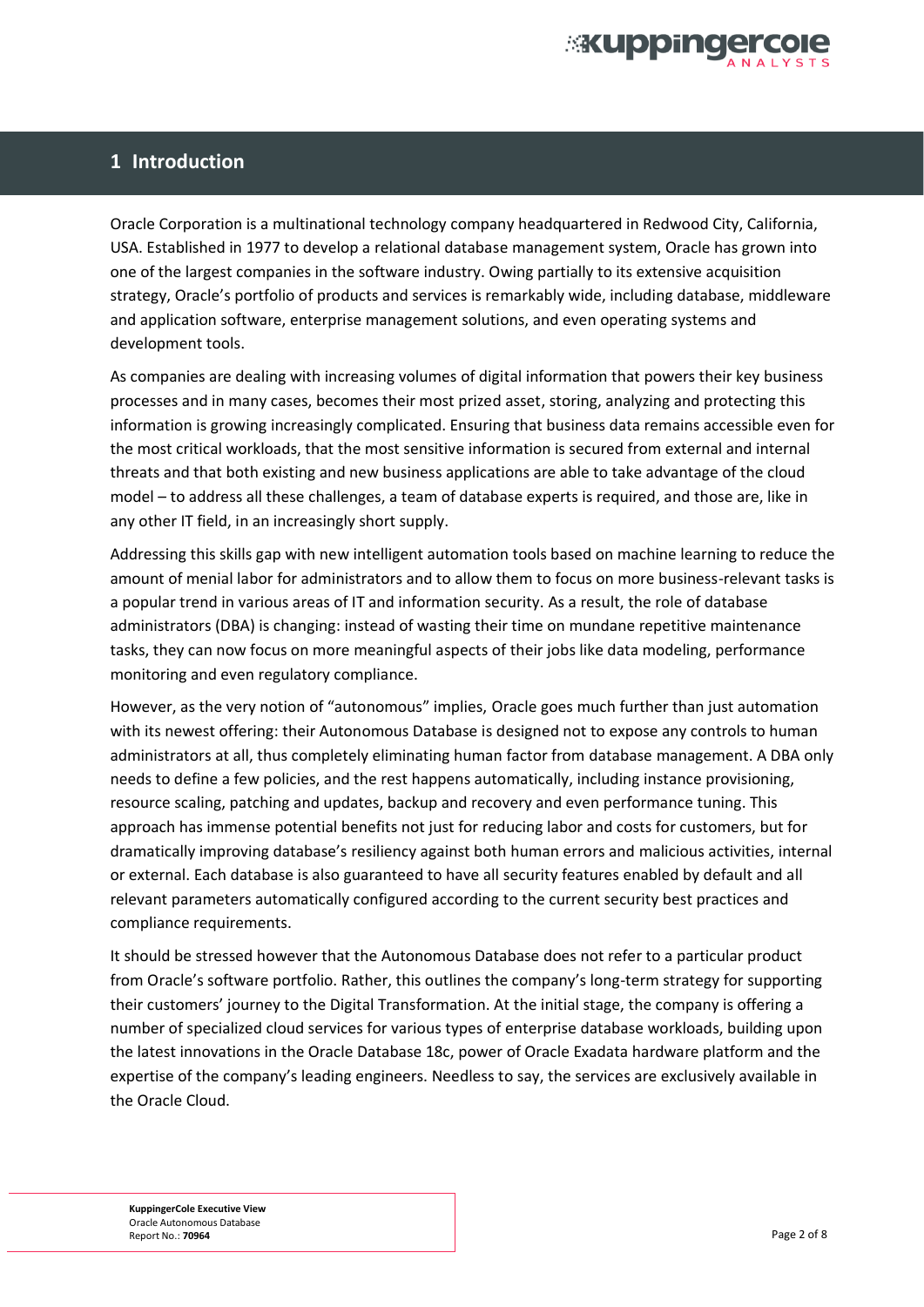

#### **2 Product Description**

Oracle Autonomous Database is the world's first self-driving, self-healing and self-securing database that completely replaces human labor with machine learning for all database maintenance tasks. That, in a nutshell, was the announcement made by Oracle at the recent Oracle Open World conference. Of course, it has caused quite a stir in the audience and among database professionals around the world. Does it mean that a DBA will now be completely replaced by artificial intelligence built into every Oracle database? Should thousands of IT specialists around the world fear for their jobs? Will it still be possible to manage and tune an instance manually if needed? And finally: where is the catch? Can an autonomous database really be better than a traditional one in every aspect?

To answer these questions and to put the minds of DBAs around the world to rest, we have to clarify a few crucial points about this announcement. First and foremost, the very notion of the Autonomous Database does not refer to a single product from Oracle's software portfolio. Rather, this outlines the company's long-term strategy for supporting their customers' journey to the Digital Transformation.

Deploying intelligent automation tools based on machine learning to help IT administrators focus on business-relevant tasks instead of mundane and repetitive maintenance is a popular trend in various areas of IT and information security. However, there is an important distinction between "automated" and "autonomous". Although Oracle has a long history of implementing various automation features in its database products, no degree of automation can completely eliminate the need of human intervention, even if it's limited to just a few technical decisions. With management controls still exposed, such a database remains vulnerable to the full range of security and availability risks, from hacking attacks to misconfigurations and other mistakes.

An autonomous database, to the contrary, is designed to be fully sealed from human access immediately after initial provisioning, exposing no management controls to the outside world. All maintenance, security and other management activities are supposed to be fully automated: this includes resource management and scaling, performance tuning, version upgrades and patches, disaster recovery and, of course, information protection and threat prevention. If this sounds too good to be true, that's because it is – designing a completely autonomous database as a piece of software fully adaptable to every possible hardware configuration or type of workload is still a too ambitious task even for a veteran database vendor.

However, by combining the latest innovations of the recently released Oracle Database 18c with the power of highly scalable Oracle Exadata hardware platform optimized for enterprise database workloads and by adding the expertise of its leading database engineers in performance tuning and incident response, Oracle is able to offer its customers the next best thing: a fully autonomous cloud platform for migrating their existing data to Autonomous Databases either in the Oracle Public Cloud or Oracle Cloud at Customer environments in their own data centers. So, Oracle Autonomous Database is not a software product, but a fully managed service (or rather, a family of services) for running missioncritical enterprise databases in the Oracle Cloud.

And like any solution powered by machine learning, it's not supposed to replace human experts, but instead relieve them of the tedious and repetitive database maintenance tasks, giving them the

**KuppingerCole Executive View** Oracle Autonomous Database Report No.: **70964** Page 3 of 8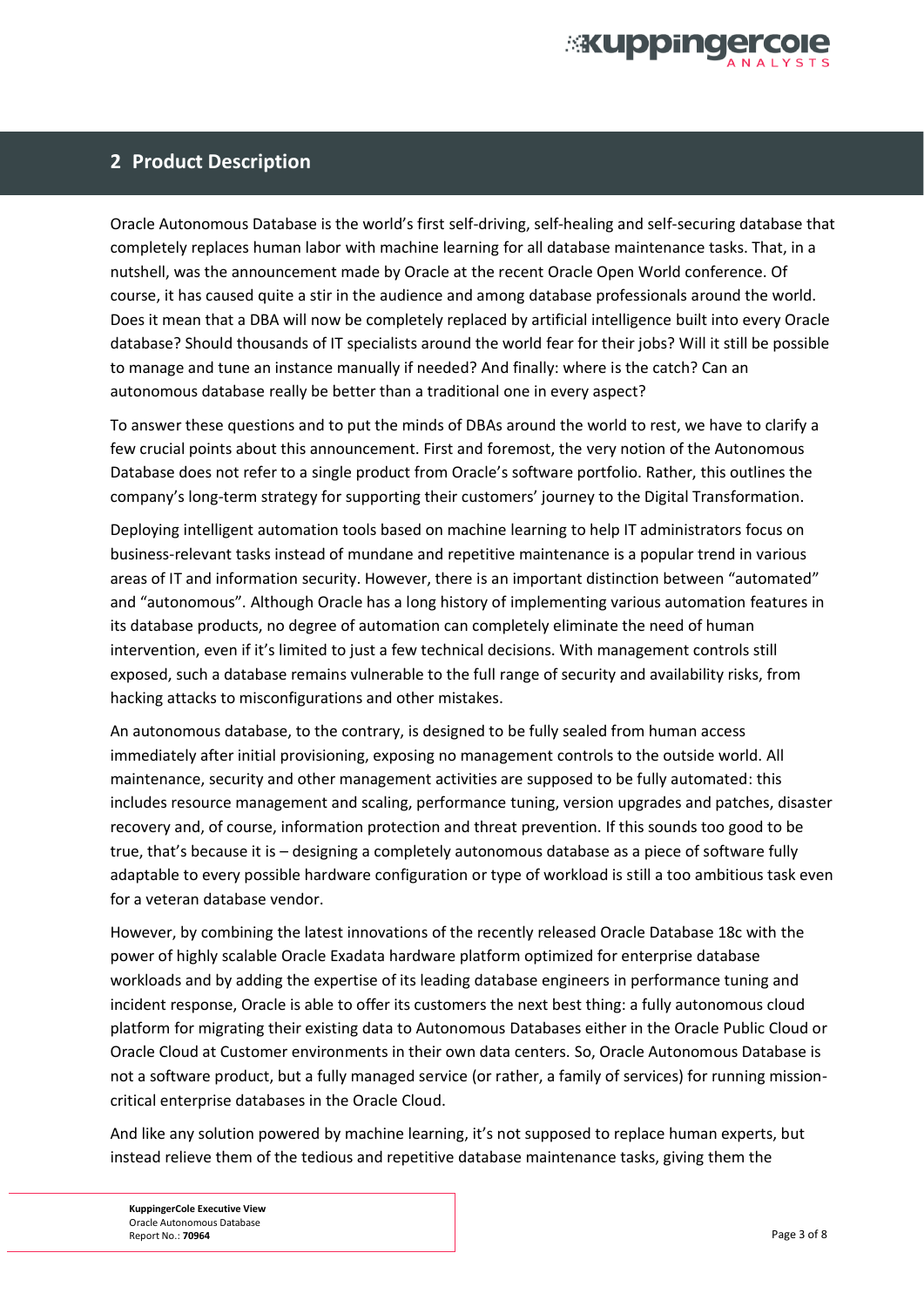

opportunity to focus more on innovative and business-relevant tasks like architecture and data modeling, security and information protection and application-level performance optimization. Quick and simple instance provisioning also makes enterprise-class databases much more accessible to application developers and data scientists, which no longer need to involve a DBA to start a new project, set up a testing environment or conduct an experiment.

However, potential benefits of this approach go way beyond convenience. By completely eliminating potential human interference into the instance lifecycle, Oracle promises to make the Autonomous Database not just self-driving, but self-securing and self-repairing as well, to say nothing about "selfsustainable". In fact, one of the boldest claims made by the company is that with all the added benefits of the new solution it's still substantially cheaper to run than existing managed databases from their competitors: since the instance running on Exadata platform can automatically scale compute and storage up and down independently to minimize resource consumption at any given time, runtime costs can be lowered up to 90%.

Leaving the latter claim aside, let's look more closely at the Autonomous Database's security benefits. As mentioned earlier, provisioning a new database instance is the only step where human intervention is needed. Still, even here a user only needs to select the intended workload type and define the amounts of compute and storage resources needed along with the geographical location of the new instance – everything else is automated. This includes resource allocation, configuration, storage and network security, backup and disaster recovery parameters, etc. In less than 30 seconds, the database is ready for connections. If needed, customers may choose a mission-critical service level agreement, which will automatically provision a standby database instance, increasing guaranteed availability from 99.95% to 99.995%. This equals to less than 2.5 minutes downtime per month without any exclusions (like scheduled maintenance – a common practice among many cloud service providers). Again, all the existing Oracle technologies that enable high availability and disaster recovery are set up and configured automatically behind the scenes.

Since an autonomous instance does not even expose any management controls to a human administrator, its stability and resilience against human error is obviously substantially higher than a traditional database. Not only it prevents both honest mistakes and malicious insider actions, this also dramatically reduces the potential cyberattack surface and simplifies compliance with data protection regulations. Each instance has data encryption enabled by default, both at rest and in transit. Access control and auditing are also enabled by default, ensuring that each instance is always configured according to current security best practices. In future releases, Oracle is planning to incorporate its existing data security technologies like Data Masking and Redaction into the autonomous database instances as well.

Keeping the database patched against the latest discovered vulnerabilities is a crucial factor for security and compliance. Oracle Autonomous databases can patch themselves automatically. Updates for the whole technology stack are released at least quarterly, but critical updates for zero-day exploits are made available sooner. All updates are applied in a rolling fashion on individual cluster nodes to ensure that the instance always remains accessible. Still, even with no downtime, an update may cause a short decrease in performance, so customers are allowed to override the automatically selected maintenance window. For future releases, Oracle is planning full support for replaying production workloads in a test environment to ensure that an update does not affect critical business applications in any way.

**KuppingerCole Executive View** Oracle Autonomous Database Report No.: **70964** Page 4 of 8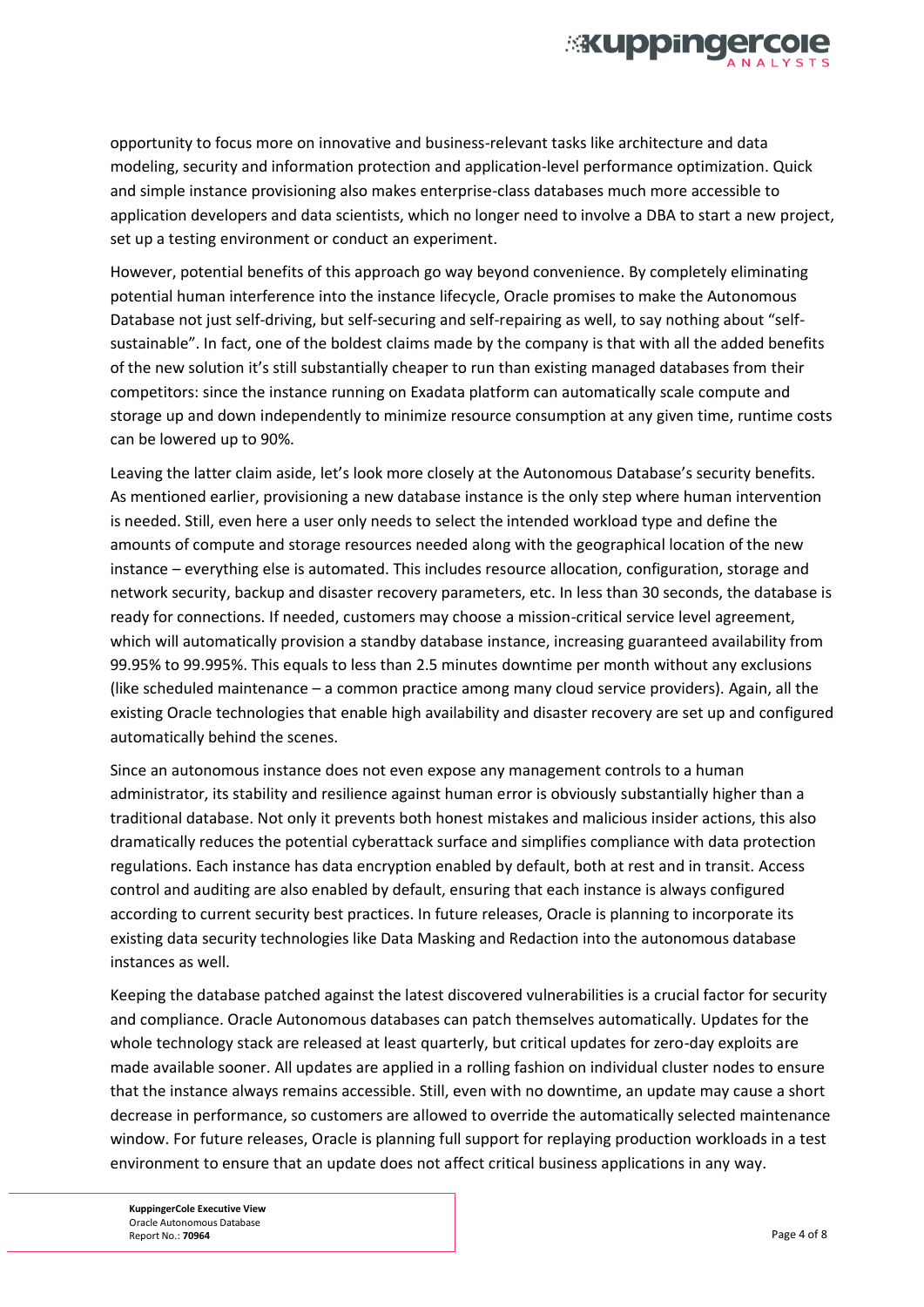

The same principles apply to disaster recovery. Even without a standby copy in a different datacenter for mission-critical scenarios, each instance is triple-mirrored to withstand outages within the datacenter. In addition to automated recovery from hardware failures, The Autonomous Database can restore the data to any point in time (with a configurable retention policy) to roll back user errors. Finally, daily backups are automatically configured for each instance.

A diagnostics engine powered by machine learning is constantly monitoring the database for performance bottlenecks, capacity limits or potential issues across different layers. It will automatically detect anomalous events and adjust database parameters to prevent resource exhaustion or other impending errors. Collected diagnostic data will be submitted to Oracle support and used by developers to establish root causes and develop patches. At no time Oracle engineers have access to the database behind the customer's backs. For the rare events when automated disaster recovery is not enough, a clearly defined break-glass procedure can be initiated to allow them to step in under the customer's supervision.

Although Oracle databases incorporate various performance optimization and tuning technologies developed over decades, the new 18c release has introduced further improvements powered by machine learning. As new data is loaded into an instance, the optimizer is constantly gathering new statistics, allowing the SQL plans to be re-evaluated and recommending performance improvements. However, even with all the Oracle's decade-long expertise, developing a universal optimization algorithm is a too complex challenge. This is why the company had to make two major compromises.

First of all, Oracle acknowledges that the best possible performance for every customer or workload is impossible to achieve with a universal algorithm and a tradeoff between careful manual optimization and reasonable performance out of the box will always exist. However, the company claims that for most test workloads, the Autonomous Database is able to provide better performance without any manual tuning, and only in rare cases fine-tuned database schemas created by customer DBAs were able to provide better results. In the future, the company is planning to introduce "Guided Autonomous" services, where customers retain partial control over database structures and policies.

More important, however, is the fact that there will not be a single universal Autonomous Database service for all types of workloads – instead, Oracle is planning to offer different services for different workload types. The first one, available now, is Oracle Autonomous Data Warehouse Cloud – a cloud service for migrating on-premises data warehouses or data marts to the cloud to support highperformance analytics workloads. The next one, available sometime in 2018, will be optimized for enterprise OLTP and mixed workloads. The long-term roadmap includes support for NoSQL, graph and other database types.

Additionally, Autonomous Database Cloud for Departments or Developers is offered as an entry level service for app development with low code development tools. Speaking of app development, it's worth mentioning that Autonomous Database provides a set of REST-based APIs for provisioning and lifecycle operations on database instances, which simplifies integration with customer's existing automation infrastructures or CI/CD toolchains. Additionally, Oracle provides a set of migration and data loading tools for simplifying migration to the cloud.

**KuppingerCole Executive View** Oracle Autonomous Database Report No.: **70964** Page 5 of 8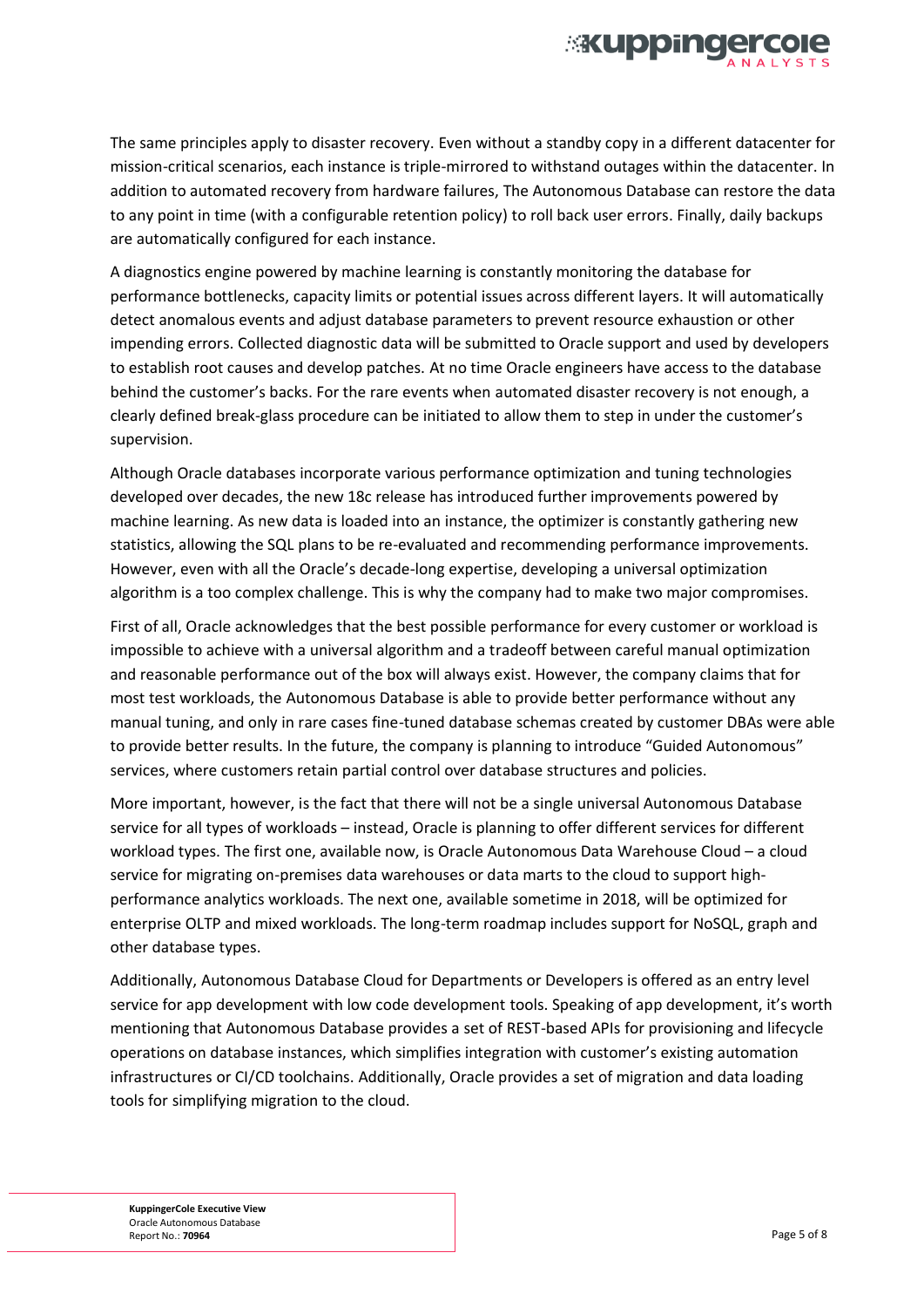

#### **3 Strengths and Challenges**

The concept of Autonomous Database is without doubt a disruptive innovation comparable to the recent developments in other fields of information technology like machine learning or serverless computing. By combining its decade-long experience in developing enterprise database solutions, the latest AI-powered innovations in the Oracle Database 18c and the scalability and performance of the dedicated Exadata hardware platform, Oracle has created a unique offering for the most demanding enterprise database customers, which finally moves the competition from the playing field of other cloud service providers into the territory where Oracle has traditionally been a dominant player.

Like any other disruptive service, in its initial release, the Autonomous Database doesn't yet contain all the promised features and makes several compromises to address technological challenges. Still, even the first member of the new service family, the Oracle Autonomous Data Warehouse Cloud, already demonstrates impressive scalability, performance and security benefits (not to mention cost optimization).

Of course, Autonomous Database may not be the optimal solution for every data management project in the cloud. To use the popular analogy that compares a wide range of managed database solutions currently available on the market with diverse types of vehicles, one could say that for many customers, a compact car or even a bicycle are still perfectly fine. But if your project calls for a jumbo jet instead, you will find one, and a pilotless electric-powered one to boot, in the Oracle cloud.

| <b>Strengths</b> |                                                                                                                                    | <b>Challenges</b> |                                                                                                                             |  |
|------------------|------------------------------------------------------------------------------------------------------------------------------------|-------------------|-----------------------------------------------------------------------------------------------------------------------------|--|
|                  | Fully automated cloud database platform<br>combining enterprise-grade dedicated<br>hardware with the latest Oracle Database        |                   | Available in the Oracle cloud only, further<br>enforcing vendor lock-in<br>Initial release doesn't yet contain all promised |  |
|                  | release<br>Automated provisioning according to the best<br>practices in availability, security and<br>performance                  |                   | features, limited to certain workload types                                                                                 |  |
|                  | Completely eliminates administrative user<br>access, increasing resiliency against human<br>errors, malicious insiders and hackers |                   |                                                                                                                             |  |
|                  | Automated patching, backup and disaster<br>recovery with no downtime; impressive<br>99.995% availability SLA                       |                   |                                                                                                                             |  |
|                  | Automated performance optimization, elastic<br>resource usage lead to substantial cost<br>reduction                                |                   |                                                                                                                             |  |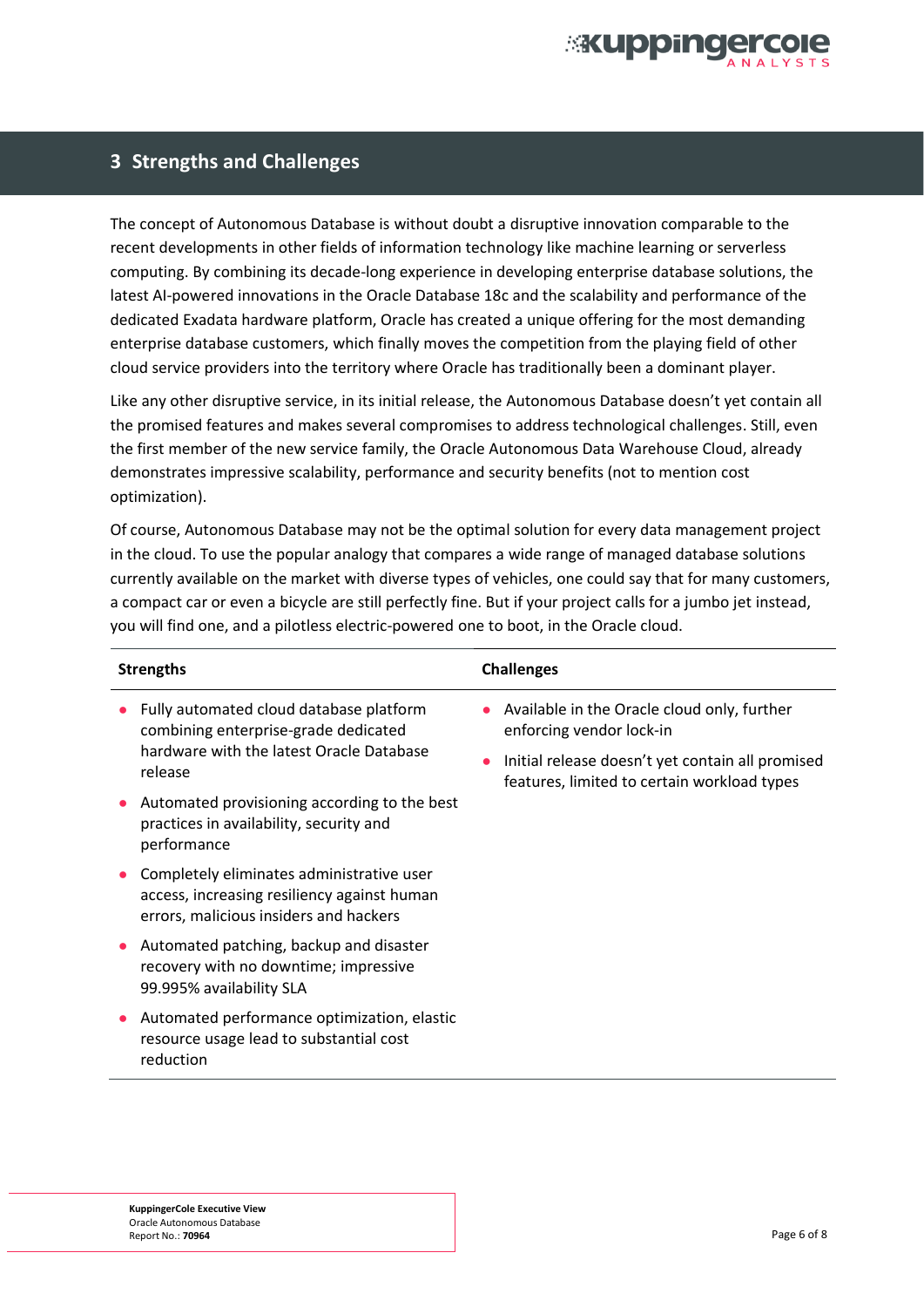

# **4 Copyright**

© 2018 Kuppinger Cole Ltd. All rights reserved. Reproduction and distribution of this publication in any form is forbidden unless prior written permission. All conclusions, recommendations and predictions in this document represent KuppingerCole's initial view. Through gathering more information and performing deep analysis, positions presented in this document will be subject to refinements or even major changes. KuppingerCole disclaim all warranties as to the completeness, accuracy and/or adequacy of this information. Even if KuppingerCole research documents may discuss legal issues related to information security and technology, KuppingerCole do not provide any legal services or advice and its publications shall not be used as such. KuppingerCole shall have no liability for errors or inadequacies in the information contained in this document. Any opinion expressed may be subject to change without notice. All product and company names are trademarks™ or registered® trademarks of their respective holders. Use of them does not imply any affiliation with or endorsement by them.